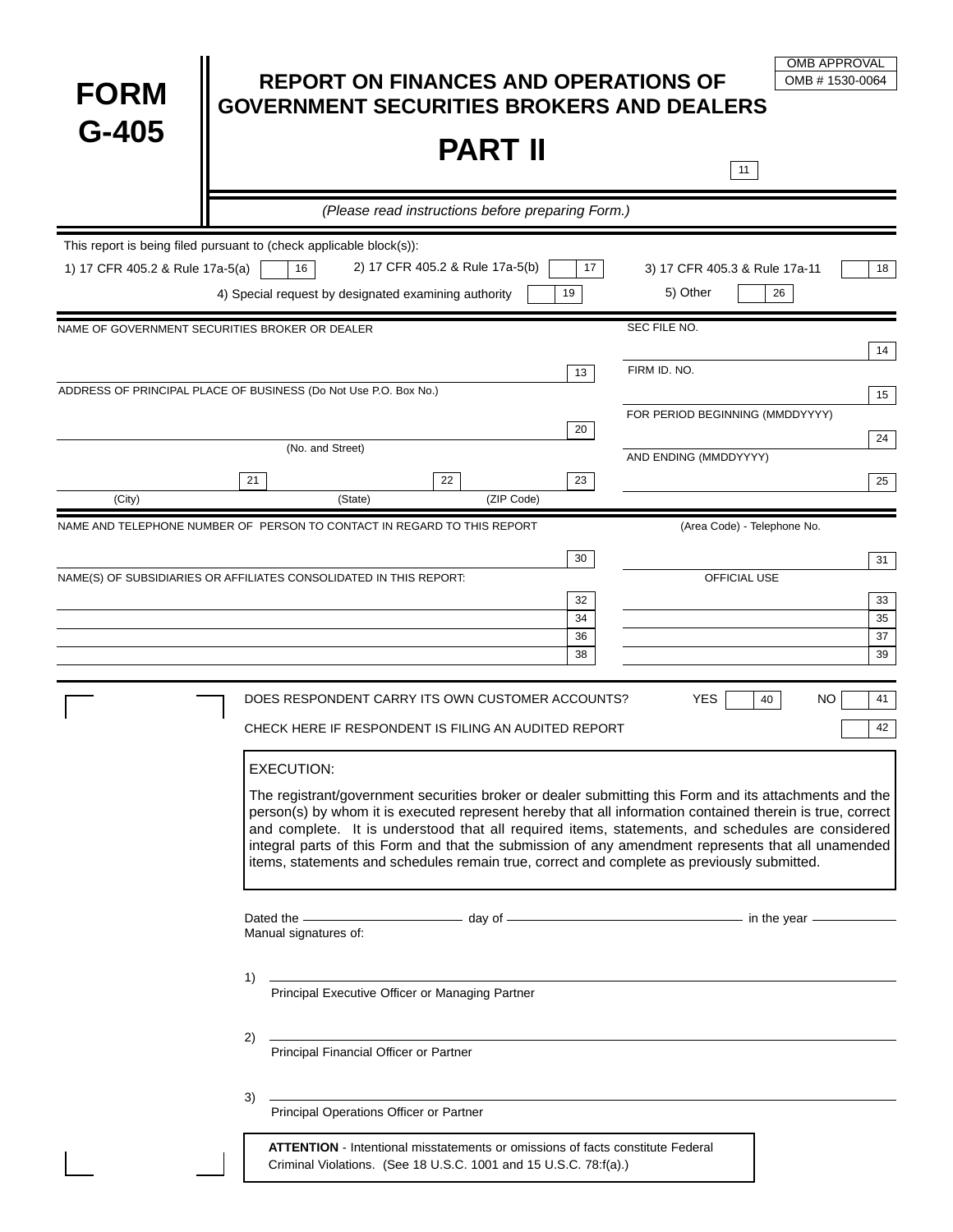## **TO BE COMPLETED WITH THE ANNUAL AUDIT REPORT ONLY:**

|                | INDEPENDENT PUBLIC ACCOUNTANT whose opinion is contained in this Report        |      |    |                          |
|----------------|--------------------------------------------------------------------------------|------|----|--------------------------|
|                | Name (If individual, state last, first, middle name)                           |      |    |                          |
|                |                                                                                |      |    | 70                       |
| <b>ADDRESS</b> | Number and Street                                                              | City |    | ZIP Code<br><b>State</b> |
|                | 71                                                                             | 72   |    | 74<br>73                 |
| Check one      |                                                                                |      |    |                          |
|                | <b>Certified Public Accountant</b><br>(                                        |      | 75 | FOR SEC USE              |
|                | <b>Public Accountant</b><br>$($ )                                              |      | 76 |                          |
|                | Accountant not resident in United States or<br>$($ )<br>any of its possessions |      | 77 |                          |

DO NOT WRITE UNDER THIS LINE . . . FOR SEC USE ONLY

| <b>WORK LOCATION</b> | REPORT DATE<br><b>MMDDYYYY</b> |    | DOC. SEQ. NO. |    | CARD |    |  |  |
|----------------------|--------------------------------|----|---------------|----|------|----|--|--|
| 50                   |                                | 51 |               | 52 |      | 53 |  |  |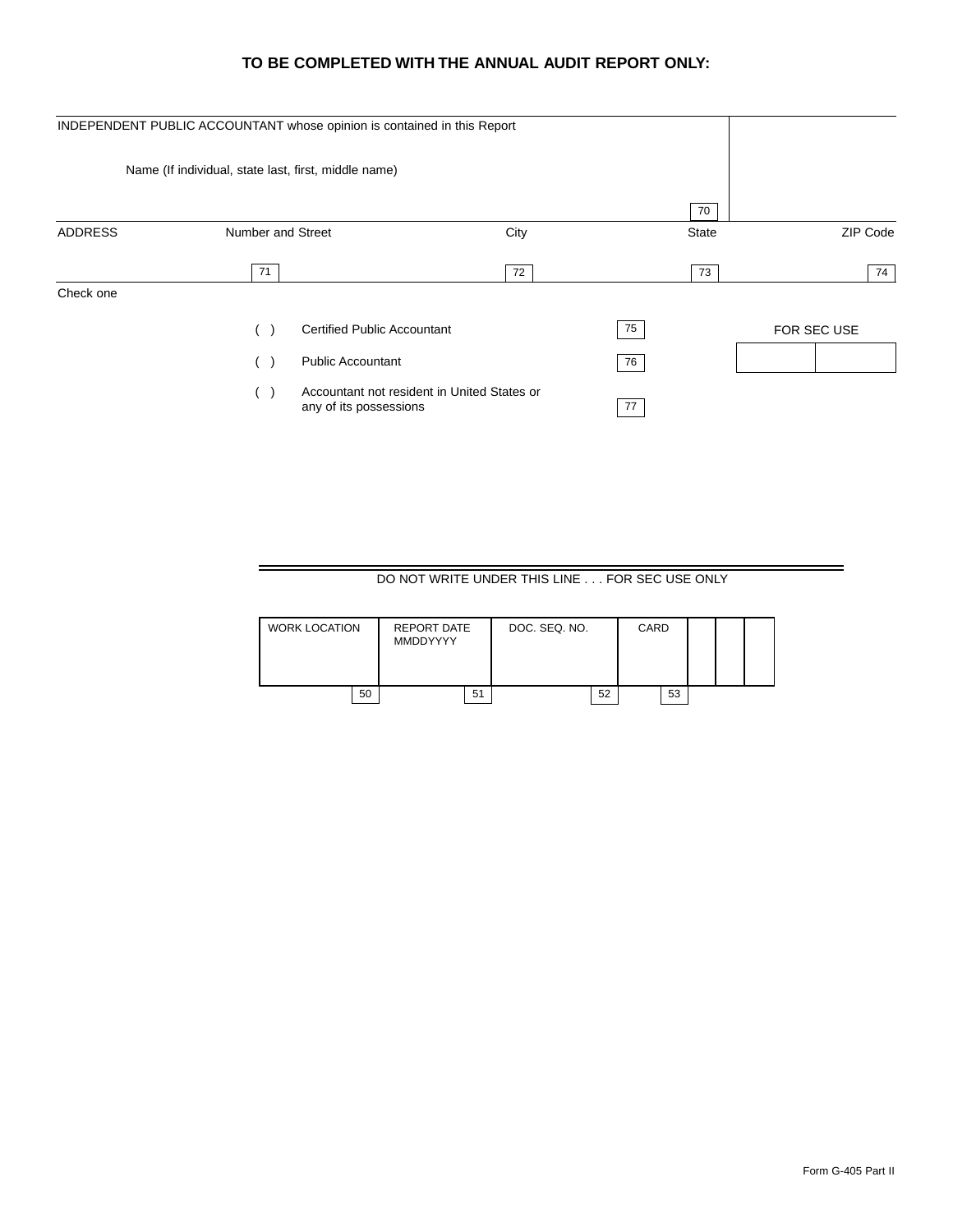**PART II**

| GOVERNMENT SECURITIES BROKER OR DEALER                                                  |                                         |                  |              |               |                |    |       | 100 |
|-----------------------------------------------------------------------------------------|-----------------------------------------|------------------|--------------|---------------|----------------|----|-------|-----|
|                                                                                         | <b>STATEMENT OF FINANCIAL CONDITION</b> |                  |              |               |                |    |       |     |
|                                                                                         |                                         |                  |              |               |                |    |       | 99  |
|                                                                                         |                                         |                  | SEC FILE NO. |               |                |    |       | 98  |
|                                                                                         | <b>ASSETS</b>                           |                  |              |               | Consolidated   |    |       | 198 |
|                                                                                         |                                         |                  |              |               | Unconsolidated |    |       | 199 |
|                                                                                         | <b>Allowable</b>                        |                  |              | Non-Allowable |                |    | Total |     |
|                                                                                         |                                         | 200              |              |               |                |    |       | 750 |
|                                                                                         |                                         |                  |              |               |                | \$ |       |     |
| 2. Cash segregated in compliance with                                                   |                                         | 210              |              |               |                |    |       | 760 |
| federal and other regulations ___________<br>3. Receivables from brokers or dealers and |                                         |                  |              |               |                |    |       |     |
| clearing organizations:                                                                 |                                         |                  |              |               |                |    |       |     |
| A. Failed-to-deliver:                                                                   |                                         |                  |              |               |                |    |       |     |
| 1. Includable in "Formula for Reserve                                                   |                                         |                  |              |               |                |    |       |     |
|                                                                                         |                                         | 220              |              |               |                |    |       |     |
|                                                                                         |                                         | 230              |              |               |                |    |       | 770 |
| B. Securities borrowed:                                                                 |                                         |                  |              |               |                |    |       |     |
| 1. Includable in "Formula for Reserve                                                   |                                         |                  |              |               |                |    |       |     |
|                                                                                         |                                         | 240              |              |               |                |    |       | 780 |
|                                                                                         |                                         | 250              |              |               |                |    |       |     |
| C. Omnibus accounts:                                                                    |                                         |                  |              |               |                |    |       |     |
| 1. Includable in "Formula for Reserve                                                   |                                         | 260              |              |               |                |    |       | 790 |
|                                                                                         |                                         | 270              |              |               |                |    |       |     |
|                                                                                         |                                         |                  |              |               |                |    |       |     |
| D. Clearing organizations:<br>1. Includable in "Formula for Reserve                     |                                         |                  |              |               |                |    |       |     |
|                                                                                         |                                         | 280              |              |               |                |    |       |     |
|                                                                                         |                                         | 290              |              |               |                |    |       | 800 |
|                                                                                         |                                         | 300              |              |               | 550            |    |       | 810 |
| 4. Receivables from customers:                                                          |                                         |                  |              |               |                |    |       |     |
| A. Securities accounts:                                                                 |                                         |                  |              |               |                |    |       |     |
| 1. Cash and fully secured accounts . _____________                                      |                                         | 310              |              |               |                |    |       |     |
| 2. Partly secured accounts ______________                                               |                                         | $\overline{320}$ |              |               | 560            |    |       |     |
| 3. Unsecured accounts                                                                   |                                         |                  |              |               | 570            |    |       |     |
| B. Commodity accounts _                                                                 |                                         | $330$<br>335     |              |               | 590            |    |       | 820 |
| C. Allowances for doubtful accounts                                                     |                                         |                  |              |               |                |    |       |     |
| 5. Receivables from non-customers:                                                      |                                         | 340              |              |               |                |    |       |     |
| A. Cash and fully secured accounts ______                                               |                                         |                  |              |               |                |    |       |     |
| B. Partly secured and unsecured                                                         |                                         | 350              |              |               | 600            |    |       | 830 |
| 6. Securities purchased under agreements                                                |                                         |                  |              |               |                |    |       |     |
|                                                                                         |                                         | 360              |              |               | 605            |    |       | 840 |
| 7. Securities and spot commodities owned,                                               |                                         |                  |              |               |                |    |       |     |
| at market value:                                                                        |                                         |                  |              |               |                |    |       |     |
| A. Bankers acceptances, certificates of                                                 |                                         |                  |              |               |                |    |       |     |
| deposit and commercial paper ________                                                   |                                         | 370              |              |               |                |    |       |     |
| B. U.S. and Canadian government                                                         |                                         |                  |              |               |                |    |       |     |
|                                                                                         |                                         | 380              |              |               |                |    |       |     |
| C. State and municipal government                                                       |                                         | 390              |              |               |                |    |       |     |
|                                                                                         |                                         | 400              |              |               |                |    |       |     |
| D. Corporate obligations. _________                                                     |                                         |                  |              |               |                |    |       |     |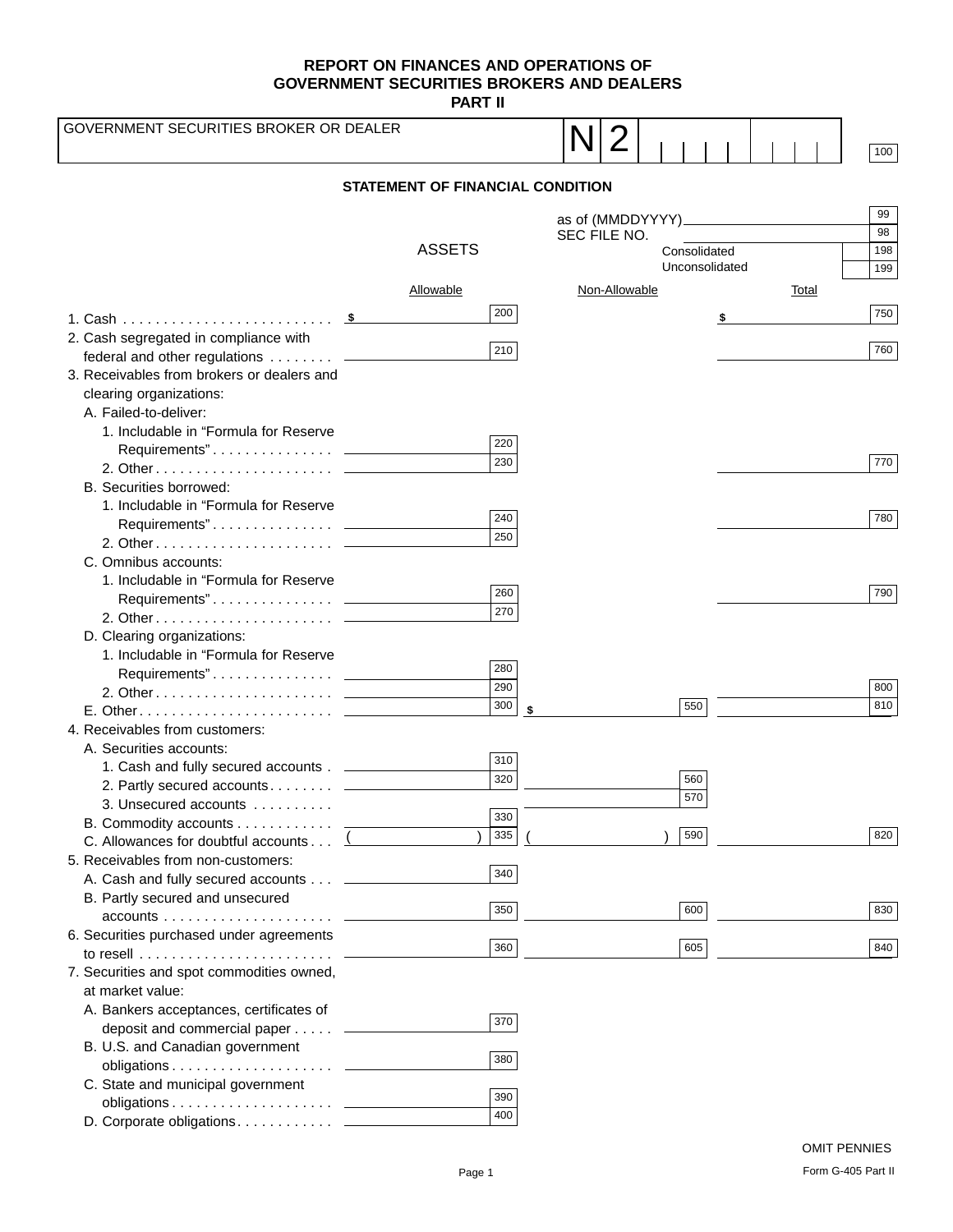GOVERNMENT SECURITIES BROKER OR DEALER

as of

## **STATEMENT OF FINANCIAL CONDITION**

## ASSETS (continued)

|                                                           | Allowable | Non-Allowable | <b>Total</b> |
|-----------------------------------------------------------|-----------|---------------|--------------|
|                                                           | 410       |               |              |
|                                                           | 420       |               |              |
|                                                           | 422       |               |              |
|                                                           | 424       |               |              |
|                                                           | 430       |               | 850          |
|                                                           |           |               |              |
| 8. Securities owned not readily marketable:               |           |               |              |
| 130 <br>A. At cost \$                                     | 440       | 610           | 860          |
| B. At estimated fair value _____________                  |           | \$            |              |
| 9. Other investments not readily                          |           |               |              |
| marketable:                                               |           |               |              |
| 140 <br>A. At cost $\frac{1}{2}$                          | 450       | 620           |              |
| B. At estimated fair value -                              |           |               | 870          |
| 10. Securities borrowed under subordination               |           |               |              |
| agreements and partners' individual and                   |           |               |              |
| capital securities accounts, at market                    |           |               |              |
| value:                                                    |           |               |              |
| A. Exempted                                               |           |               |              |
| 150<br>securities \$                                      |           |               |              |
| 160<br>B. Other<br>\$                                     | 460       | 630           | 880          |
| 11. Secured demand notes - market value                   |           |               |              |
| of collateral:                                            |           |               |              |
| A. Exempted                                               |           |               |              |
| 170<br>securities \$                                      |           |               |              |
| 180<br>B. Other<br>$\frac{\textstyle 5}{\textstyle \sim}$ | 470       | 640           | 890          |
| 12. Memberships in exchanges:                             |           |               |              |
| A. Owned, at market                                       |           |               |              |
| 190<br>$\sim$<br>value                                    |           |               |              |
| B. Owned, at cost.                                        |           | 650           |              |
| C. Contributed for use of company,                        |           |               |              |
| at market value                                           |           | 660           | 900          |
| 13. Investment in and receivables from                    |           |               |              |
| affiliates, subsidiaries and associated                   |           |               |              |
|                                                           | 480       | 670           | 910          |
| 14. Property, furniture, equipment, leasehold             |           |               |              |
| improvements and rights under lease                       |           |               |              |
| agreements, at cost (net of accumulated                   |           |               |              |
| depreciation and amortization)                            | 490       | 680           | 920          |
| 15. Other assets:                                         |           |               |              |
| A. Dividends and interest receivable _                    | 500       | 690           |              |
| B. Free shipments _____                                   | 510       | 700           |              |
| C. Loans and advances _____                               | 520       | 710           |              |
| D. Miscellaneous _                                        | 530       | 720           | 930          |
| TOTAL ASSETS <u>\$</u><br>16.                             | 540       | 740<br>\$     | 940          |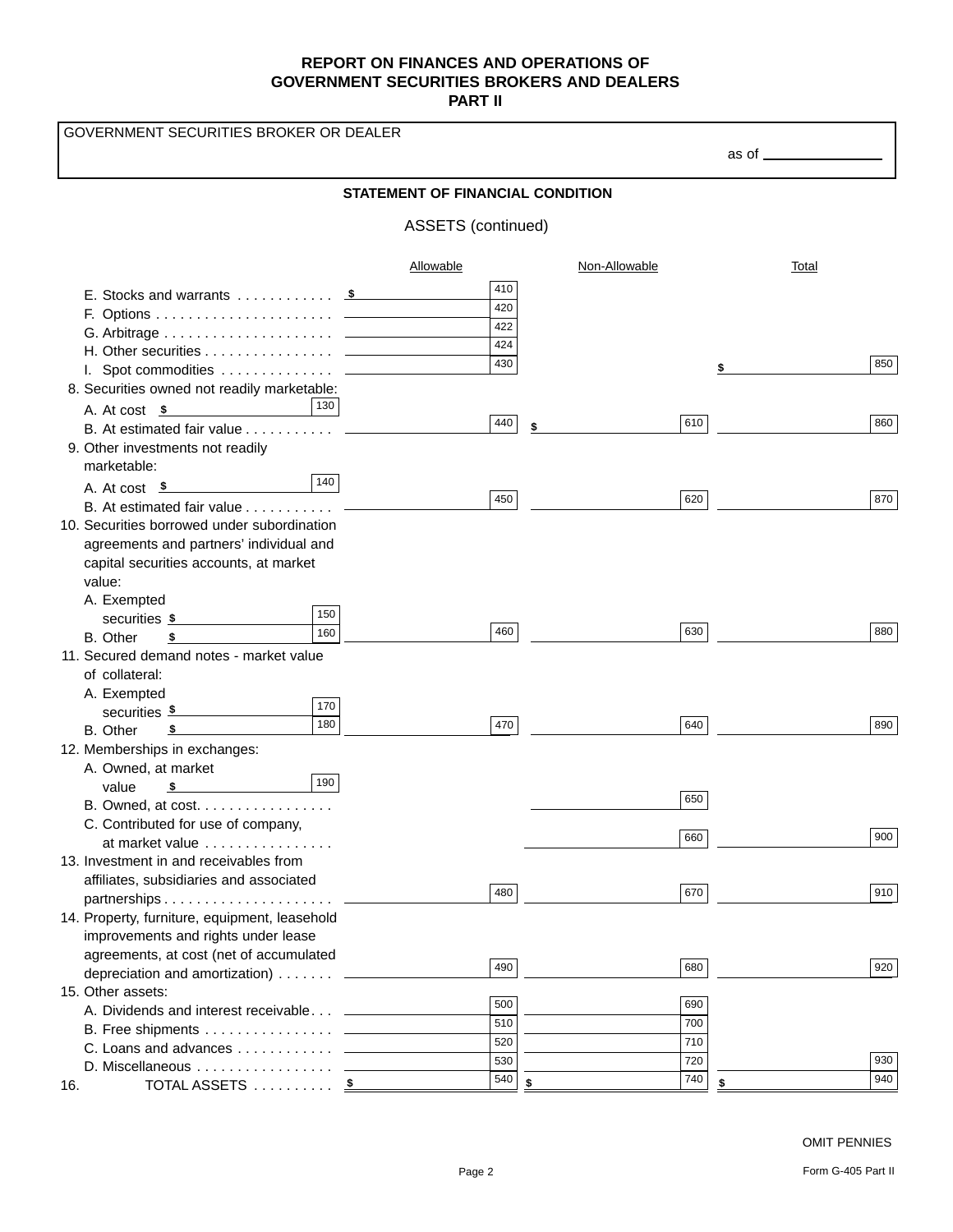| GOVERNMENT SECURITIES BROKER OR DEALER                                                  |                     |
|-----------------------------------------------------------------------------------------|---------------------|
|                                                                                         | as of ___________   |
| <b>STATEMENT OF FINANCIAL CONDITION</b>                                                 |                     |
| <b>LIABILITIES AND OWNERSHIP EQUITY</b>                                                 |                     |
| Liabilities                                                                             | Total               |
| 17. Bank loans payable:                                                                 |                     |
|                                                                                         | 1460                |
|                                                                                         | 1470                |
|                                                                                         | 1480                |
| 19. Payable to brokers or dealers and clearing organizations:                           |                     |
| A. Failed-to-receive:                                                                   |                     |
|                                                                                         | 1490                |
|                                                                                         | 1500                |
| B. Securities loaned:                                                                   | 1510                |
|                                                                                         | 1520                |
|                                                                                         |                     |
| C. Omnibus accounts:                                                                    | 1530                |
|                                                                                         | 1540                |
|                                                                                         |                     |
| D. Clearing organizations:                                                              | 1550                |
|                                                                                         | 1560                |
|                                                                                         | 1570                |
|                                                                                         |                     |
| 20. Payable to customers:<br>950                                                        | 1580                |
|                                                                                         | 1590                |
| 21. Payable to non-customers:                                                           |                     |
|                                                                                         | 1600                |
|                                                                                         | 1610                |
| 960<br>22. Securities sold not yet purchased, at market value—including arbitrage of \$ | 1620                |
| 23. Accounts payable and accrued liabilities and expenses:                              |                     |
|                                                                                         | 1630                |
|                                                                                         | 1640                |
|                                                                                         | 1650                |
|                                                                                         | 1660                |
|                                                                                         | 1670                |
|                                                                                         | 1680                |
| 24. Notes and mortgages payable:                                                        |                     |
|                                                                                         | 1690                |
|                                                                                         | 1700                |
| 25. Liabilities subordinated to claims of general creditors:                            |                     |
|                                                                                         | 1710                |
| 970                                                                                     |                     |
| 980                                                                                     |                     |
| 990                                                                                     | 1720                |
|                                                                                         |                     |
| C. Pursuant to secured demand note collateral agreements<br>1000                        | 1730                |
| 1010                                                                                    |                     |
|                                                                                         | 1740                |
| D. Exchange memberships contributed for use of company, at market value                 | 1750                |
| E. Accounts and other borrowings not qualified for liquid capital purposes              | 1760                |
| 26.                                                                                     | <b>OMIT PENNIES</b> |
|                                                                                         |                     |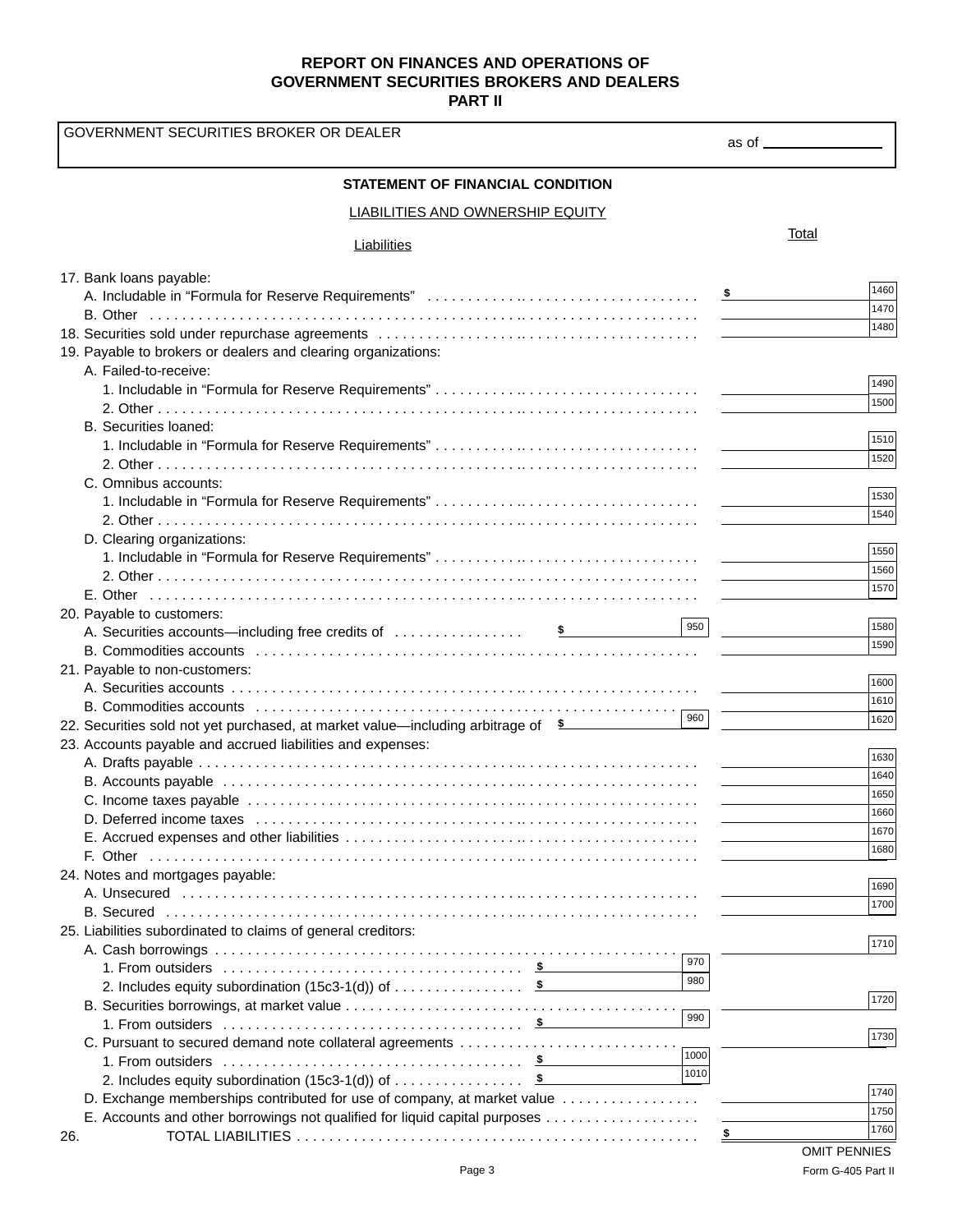GOVERNMENT SECURITIES BROKER OR DEALER

#### LIABILITIES AND OWNERSHIP EQUITY (continued)

|                         | Total |                     |
|-------------------------|-------|---------------------|
| <b>Ownership Equity</b> |       |                     |
|                         | S     | 1770                |
| 1020                    |       | 1780                |
| 29. Corporation:        |       |                     |
|                         |       | 1791                |
|                         |       | 1792                |
|                         |       | 1793                |
|                         |       | 1794                |
|                         |       | 1797                |
|                         |       | 1795                |
|                         |       | 1796                |
| 30.                     |       | 1800                |
|                         |       |                     |
| 31.                     |       | 1810                |
|                         |       | <b>OMIT PENNIES</b> |

as of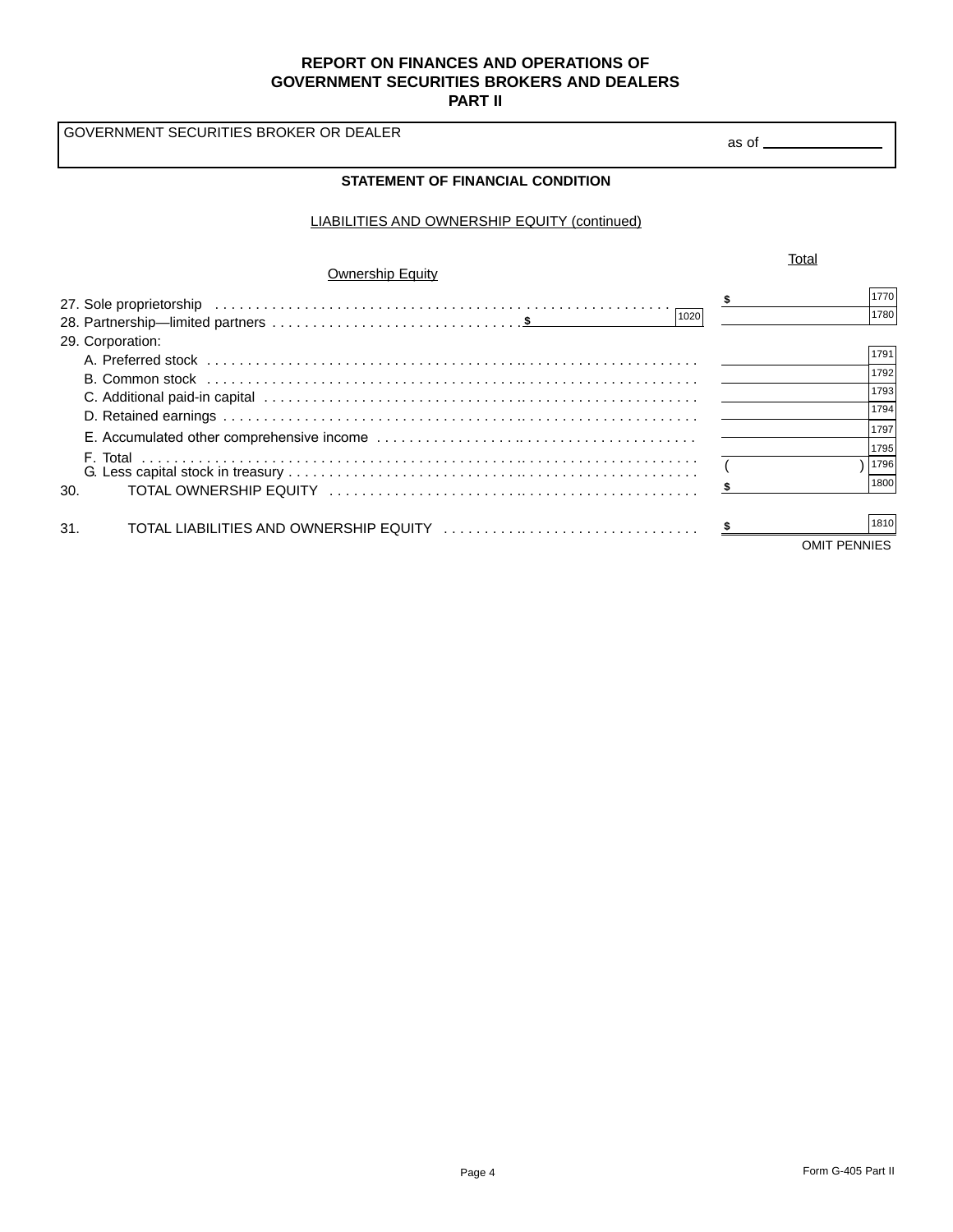1. Total ownership equity (from Statement of Financial Condition—Item 1800) . . . . . . . . . . . . . . . . . . 2. Deduct: Ownership equity not allowable for liquid capital . . . . . . . . . . . . . . . . . . . . . . . . . . . . . . . 3. Total ownership equity qualified for liquid capital . . . . . . . . . . . . . . . . . . . . . . . . . . . . . . . . . . . . . . 4. Add: A. Liabilities subordinated to claims of general creditors allowable in computation of liquid capital . . . . . . . . . . . . . . . . . . . . . . . . . . . . . . . . . . . . . . . . . B. Other (deductions) or allowable credits (List) . . . . . . . . . . . . . . . . . . . . . . . . . . . . . . . . . . . . . . 5. Total capital and allowable subordinated liabilities . . . . . . . . . . . . . . . . . . . . . . . . . . . . . . . . . . . . . 6. Deductions and/or charges: A. Total non-allowable assets from Statement of Financial Condition (Notes B and C) . . . . . . . . . . . . . . . . . . . . . . . . . . . . . . . . . . . . . **\$** 1. Additional charges for customers' and non-customer's security accounts ....................... B. Aged fails-to-deliver . . . . . . . . . . . . . . . . . . . . . . . . . . . . . . . . . . 1. Number of items . . . . . . . . . . <u>. . . . . . .</u> C. Aged short security differences—less reserve of . . . . . . . . . . . . . . . . . . **\$** <sup>3460</sup> 1. Number of items . . . . . . . . . . . D. Secured demand note deficiency . . . . . . . . . . . . . . . . . . . . . . . . E. Other deductions and/or charges . . . . . . . . . . . . . . . . . . . . . . . . F. Deductions for accounts carried under Rule  $15c3-1(c)(2)(x)$  ....  $-$ G. Total deductions and/or charges . . . . . . . . . . . . . . . . . . . . . . . . . . . . . . . . . . . . . . . . . . . . . . . . 7. Other additions and/or allowable credits (List) . . . . . . . . . . . . . . . . . . . . . . . . . . . . . . . . . . . . . . . . 8. Liquid capital . . . . . . . . . . . . . . . . . . . . . . . . . . . . . . . . . . . . . . . . . . . . . . . . . . . . . . . . . . . . . . . . 9. Total haircuts (computed pursuant to 17 CFR 402.2(g) and Appendix A thereto): A. Haircuts on security and financing positions including contractual commitments: 1. Total governments offset portion haircut . . . . . . . . . . . . . . . . . 2. Total futures and options offset haircut  $\dots\dots\dots\dots\dots\dots\dots$ 3. Total hedging disallowance haircut  $\dots\dots\dots\dots\dots\dots\dots\dots$ 4. Residual net position haircut . . . . . . . . . . . . . . . . . . . . . . . . . 5. Other securities haircut (Use SEC factors) . . . . . . . . . . . . . . . B. Haircuts on credit exposure: 1. Counterparty exposure haircut . . . . . . . . . . . . . . . . . . . . . . . . 2. Concentration of credit haircut . . . . . . . . . . . . . . . . . . . . . . . . 3. Credit volatility haircut . . . . . . . . . . . . . . . . . . . . . . . . . . . . . . 10. Liquid capital less haircuts . . . . . . . . . . . . . . . . . . . . . . . . . . . . . . . . . . . . . . . . . . . . . . . . . . . . . . GOVERNMENT SECURITIES BROKER OR DEALER **COMPUTATION OF LIQUID CAPITAL** Total **\$**  $($  ) **\$ \$**  $($  ) **\$ \$** as of 3480 3490 3500 3520 3525 3530 3590 3610 3615 3540 3550 3570 3450 3580 3470 3620 3630 3640 3730 3731 3732 3733 3734 3735 3736 3737 c 3750

#### **COMPUTATION OF BASIC LIQUID CAPITAL REQUIREMENT**

|  | 3756 |
|--|------|
|  | 3760 |
|  | 3770 |
|  | 3780 |
|  |      |

#### **OTHER RATIOS**

| 15. Percentage of debt to debt-equity total computed in accordance with Rule 15c3-1(d) |      |
|----------------------------------------------------------------------------------------|------|
|                                                                                        | 3860 |
|                                                                                        |      |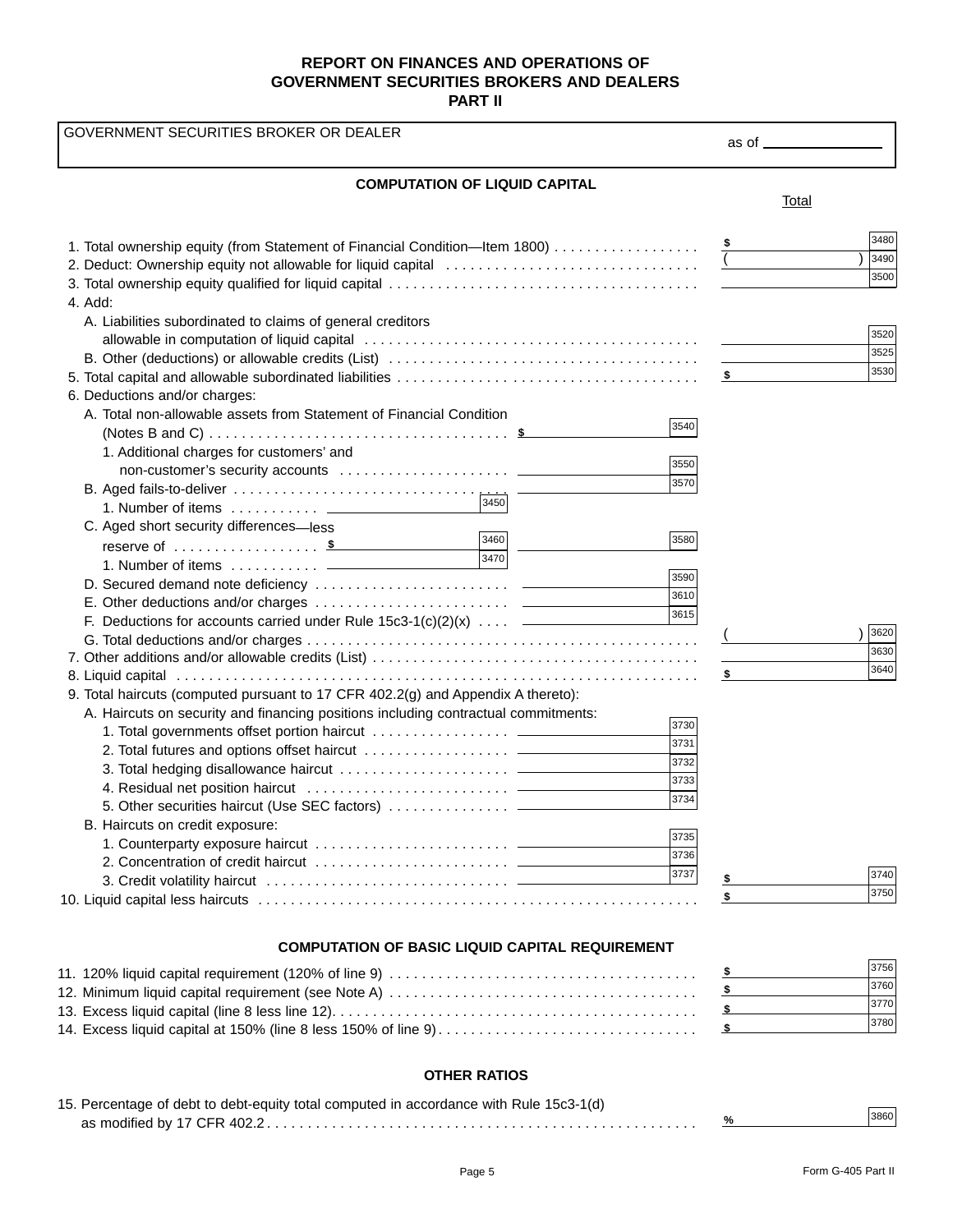## NOTES:

- (A) The minimum liquid capital requirement is the greater of:
	- 1. The amount of liquid capital necessary to exceed total haircuts by the amount required pursuant to 17 CFR 402.2(b) or (c); or
	- 2. 120% of total haircuts.
- (B) Do not deduct the value of securities borrowed under subordination agreements or secured demand notes covered by subordination agreements not in satisfactory form, the market values of memberships in exchanges contributed for use of company (contra to item 1740), and partners' securities which were included in non-allowable assets.
- (C) For reports filed pursuant to 17 CFR 405.2 & paragraph (d) of Rule 17a-5, respondent should provide a list of material non-allowable assets.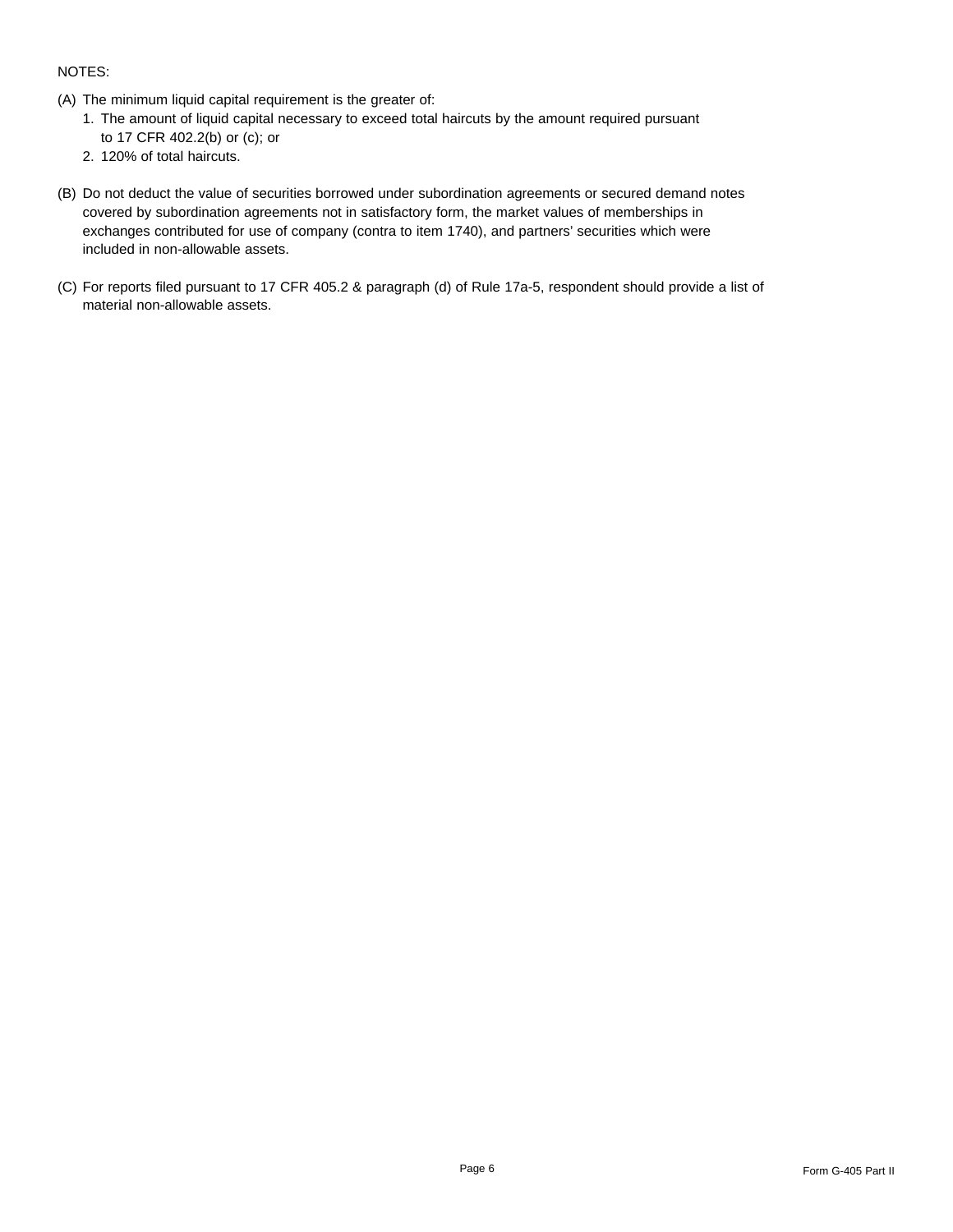**PART II**

|    | GOVERNMENT SECURITIES BROKER OR DEALER For the period (MMDDYYYY) from                        |                                                                 | $\vert$ 3932 $\vert_{\text{to}}$ |                                                                                                                                                                                                                                                                                                                                                                                                                                                                            | 3933 |
|----|----------------------------------------------------------------------------------------------|-----------------------------------------------------------------|----------------------------------|----------------------------------------------------------------------------------------------------------------------------------------------------------------------------------------------------------------------------------------------------------------------------------------------------------------------------------------------------------------------------------------------------------------------------------------------------------------------------|------|
|    |                                                                                              | Number of months included in this statement                     |                                  |                                                                                                                                                                                                                                                                                                                                                                                                                                                                            | 3931 |
|    |                                                                                              | STATEMENT OF INCOME (LOSS) or STATEMENT OF COMPREHENSIVE INCOME |                                  |                                                                                                                                                                                                                                                                                                                                                                                                                                                                            |      |
|    |                                                                                              | (as defined in §210.1-02 of Regulation S-X), as applicable      |                                  |                                                                                                                                                                                                                                                                                                                                                                                                                                                                            |      |
|    | <b>REVENUE</b>                                                                               |                                                                 |                                  |                                                                                                                                                                                                                                                                                                                                                                                                                                                                            |      |
|    | 1. Commissions:                                                                              |                                                                 |                                  |                                                                                                                                                                                                                                                                                                                                                                                                                                                                            |      |
|    |                                                                                              |                                                                 |                                  | $\sim$ $\sim$                                                                                                                                                                                                                                                                                                                                                                                                                                                              | 3938 |
|    |                                                                                              |                                                                 |                                  |                                                                                                                                                                                                                                                                                                                                                                                                                                                                            | 3939 |
|    |                                                                                              |                                                                 |                                  |                                                                                                                                                                                                                                                                                                                                                                                                                                                                            | 3940 |
| 2. | Gains or losses on firm securities trading accounts:                                         |                                                                 |                                  |                                                                                                                                                                                                                                                                                                                                                                                                                                                                            |      |
|    |                                                                                              |                                                                 |                                  |                                                                                                                                                                                                                                                                                                                                                                                                                                                                            | 3944 |
|    |                                                                                              |                                                                 |                                  |                                                                                                                                                                                                                                                                                                                                                                                                                                                                            | 3945 |
|    |                                                                                              |                                                                 |                                  |                                                                                                                                                                                                                                                                                                                                                                                                                                                                            | 3949 |
|    |                                                                                              |                                                                 |                                  |                                                                                                                                                                                                                                                                                                                                                                                                                                                                            | 3950 |
| 3. | Gains or losses on firm securities investment accounts:                                      |                                                                 |                                  |                                                                                                                                                                                                                                                                                                                                                                                                                                                                            |      |
|    |                                                                                              |                                                                 | 4235                             |                                                                                                                                                                                                                                                                                                                                                                                                                                                                            |      |
|    |                                                                                              |                                                                 | 4236                             |                                                                                                                                                                                                                                                                                                                                                                                                                                                                            |      |
|    |                                                                                              |                                                                 |                                  |                                                                                                                                                                                                                                                                                                                                                                                                                                                                            | 3952 |
| 4. |                                                                                              |                                                                 |                                  |                                                                                                                                                                                                                                                                                                                                                                                                                                                                            | 3955 |
| 5. |                                                                                              |                                                                 |                                  |                                                                                                                                                                                                                                                                                                                                                                                                                                                                            | 3960 |
| 6. | Fees for account supervision, investment advisory and administrative services.               |                                                                 |                                  |                                                                                                                                                                                                                                                                                                                                                                                                                                                                            | 3975 |
| 7. |                                                                                              |                                                                 |                                  |                                                                                                                                                                                                                                                                                                                                                                                                                                                                            | 3980 |
| 8. |                                                                                              |                                                                 |                                  |                                                                                                                                                                                                                                                                                                                                                                                                                                                                            | 3990 |
| 9. |                                                                                              |                                                                 |                                  |                                                                                                                                                                                                                                                                                                                                                                                                                                                                            | 3985 |
|    |                                                                                              |                                                                 |                                  |                                                                                                                                                                                                                                                                                                                                                                                                                                                                            | 3995 |
|    |                                                                                              |                                                                 |                                  |                                                                                                                                                                                                                                                                                                                                                                                                                                                                            | 4030 |
|    | <b>EXPENSES</b>                                                                              |                                                                 |                                  |                                                                                                                                                                                                                                                                                                                                                                                                                                                                            |      |
|    |                                                                                              |                                                                 |                                  | $\sim$ 5 $\sim$ 5 $\sim$ 5 $\sim$ 5 $\sim$ 5 $\sim$ 5 $\sim$ 5 $\sim$ 5 $\sim$ 5 $\sim$ 5 $\sim$ 5 $\sim$ 5 $\sim$ 5 $\sim$ 5 $\sim$ 5 $\sim$ 5 $\sim$ 5 $\sim$ 5 $\sim$ 5 $\sim$ 5 $\sim$ 5 $\sim$ 5 $\sim$ 5 $\sim$ 5 $\sim$ 5 $\sim$ 5 $\sim$ 5 $\sim$ 5 $\sim$ 5 $\sim$ 5 $\sim$ 5 $\sim$                                                                                                                                                                              | 4110 |
|    |                                                                                              |                                                                 |                                  |                                                                                                                                                                                                                                                                                                                                                                                                                                                                            | 4040 |
|    |                                                                                              |                                                                 |                                  |                                                                                                                                                                                                                                                                                                                                                                                                                                                                            | 4120 |
|    | 14. Salaries and other employment costs for general partners and voting stockholder officers |                                                                 |                                  |                                                                                                                                                                                                                                                                                                                                                                                                                                                                            |      |
|    | A. Includes interest credited to General and Limited Partners                                |                                                                 | 4130                             |                                                                                                                                                                                                                                                                                                                                                                                                                                                                            |      |
|    |                                                                                              |                                                                 |                                  |                                                                                                                                                                                                                                                                                                                                                                                                                                                                            | 4055 |
|    |                                                                                              |                                                                 |                                  |                                                                                                                                                                                                                                                                                                                                                                                                                                                                            | 4145 |
|    |                                                                                              |                                                                 |                                  |                                                                                                                                                                                                                                                                                                                                                                                                                                                                            | 4135 |
|    |                                                                                              |                                                                 |                                  | $\frac{1}{2} \left( \frac{1}{2} \right) \left( \frac{1}{2} \right) \left( \frac{1}{2} \right) \left( \frac{1}{2} \right) \left( \frac{1}{2} \right) \left( \frac{1}{2} \right) \left( \frac{1}{2} \right) \left( \frac{1}{2} \right) \left( \frac{1}{2} \right) \left( \frac{1}{2} \right) \left( \frac{1}{2} \right) \left( \frac{1}{2} \right) \left( \frac{1}{2} \right) \left( \frac{1}{2} \right) \left( \frac{1}{2} \right) \left( \frac{1}{2} \right) \left( \frac$ | 4060 |
|    |                                                                                              |                                                                 |                                  |                                                                                                                                                                                                                                                                                                                                                                                                                                                                            | 4080 |
|    |                                                                                              |                                                                 |                                  |                                                                                                                                                                                                                                                                                                                                                                                                                                                                            | 4150 |
|    |                                                                                              |                                                                 |                                  |                                                                                                                                                                                                                                                                                                                                                                                                                                                                            | 4075 |
|    |                                                                                              |                                                                 | 4070                             |                                                                                                                                                                                                                                                                                                                                                                                                                                                                            |      |
|    | A. Includes interest on accounts subject to subordination agreements ____________            |                                                                 |                                  |                                                                                                                                                                                                                                                                                                                                                                                                                                                                            |      |
|    |                                                                                              |                                                                 |                                  |                                                                                                                                                                                                                                                                                                                                                                                                                                                                            | 4170 |
|    | 23. Data processing costs (including service bureau service charges)                         |                                                                 |                                  |                                                                                                                                                                                                                                                                                                                                                                                                                                                                            | 4186 |
|    |                                                                                              |                                                                 |                                  |                                                                                                                                                                                                                                                                                                                                                                                                                                                                            | 4190 |
|    |                                                                                              |                                                                 |                                  |                                                                                                                                                                                                                                                                                                                                                                                                                                                                            | 4195 |
|    |                                                                                              |                                                                 |                                  |                                                                                                                                                                                                                                                                                                                                                                                                                                                                            | 4100 |
|    |                                                                                              |                                                                 |                                  |                                                                                                                                                                                                                                                                                                                                                                                                                                                                            | 4200 |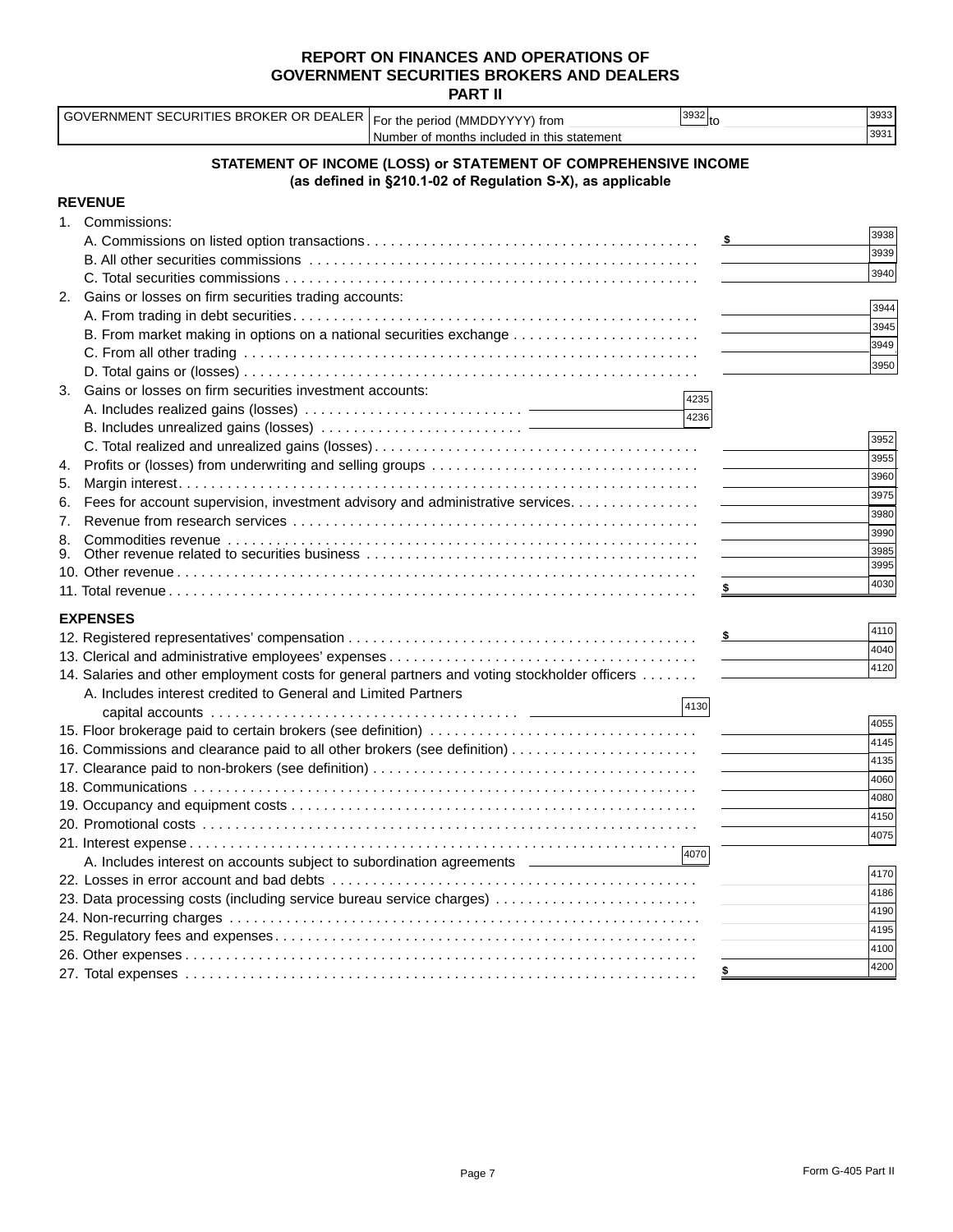| GOVERNMENT SECURITIES BROKER OR DEALER For the period (MMDDYYYY) from |  |  |
|-----------------------------------------------------------------------|--|--|
|-----------------------------------------------------------------------|--|--|

#### **STATEMENT OF INCOME (LOSS) or STATEMENT OF COMPREHENSIVE INCOME (as defined in §210.1-02 of Regulation S-X), as applicable**

| <b>NET INCOME/COMPREHENSIVE INCOME</b>                                               |      |
|--------------------------------------------------------------------------------------|------|
| 28. Income (loss) before Federal income taxes and items below (item 11 less item 27) | 4210 |
|                                                                                      | 4220 |
| 30. Equity in earnings (losses) of unconsolidated subsidiaries not included above    | 4222 |
| 4238                                                                                 |      |
| 31. [RESERVED]                                                                       |      |
| A. [RESERVED]                                                                        |      |
| 32. [RESERVED]                                                                       |      |
|                                                                                      | 4230 |
|                                                                                      | 4226 |
|                                                                                      | 4227 |
|                                                                                      | 4228 |
| <b>MONTHLY INCOME</b>                                                                |      |
|                                                                                      | 4211 |
|                                                                                      |      |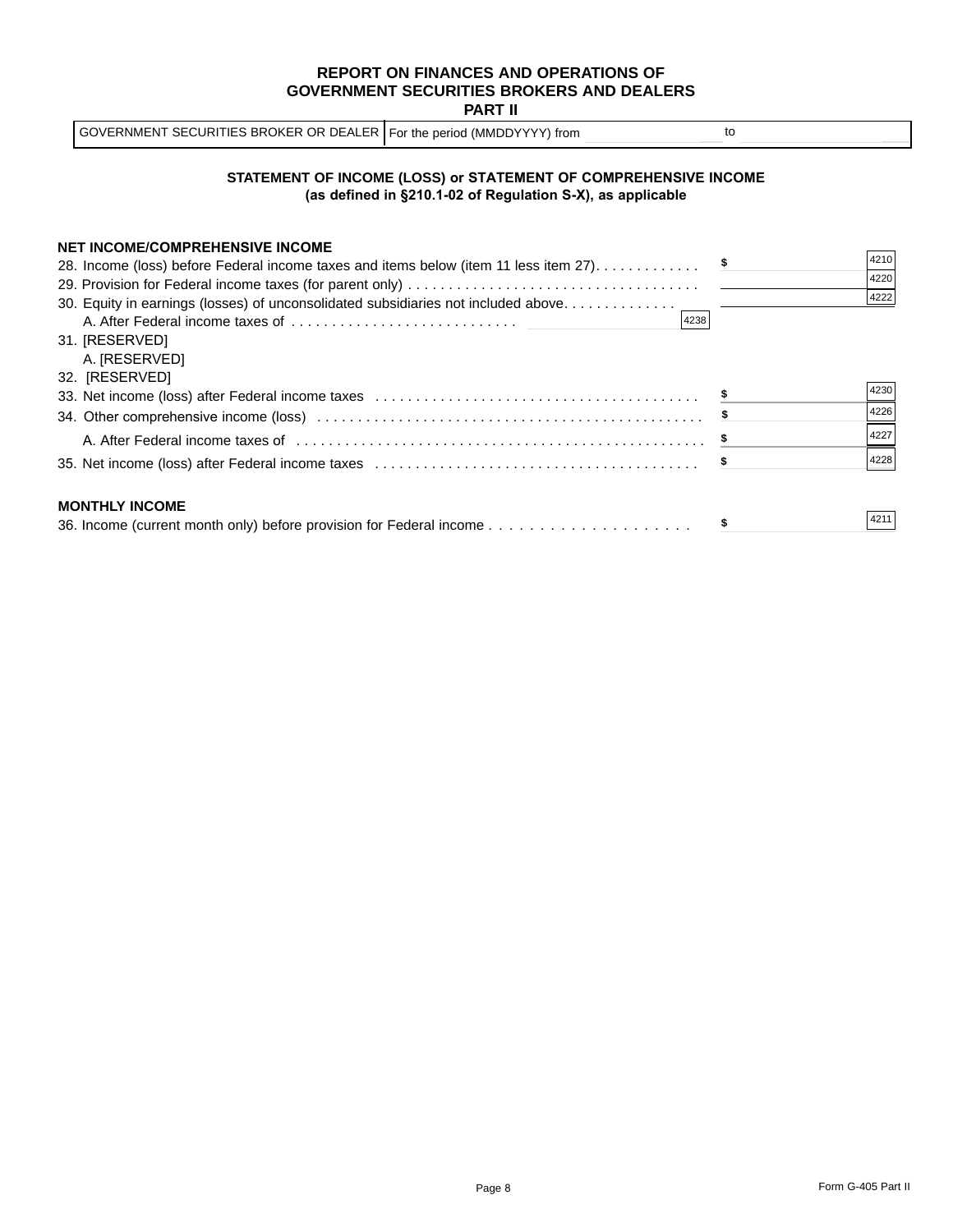GOVERNMENT SECURITIES BROKER OR DEALER

as of

### **COMPUTATION FOR DETERMINATION OF RESERVE REQUIREMENTS FOR GOVERNMENT SECURITIES BROKERS AND DEALERS UNDER RULE 15c3-3 (See Rule 15c3-3, Exhibit A and Related Notes)**

#### **CREDIT BALANCES** 1. Free credit balances and other credit balances in customers' security accounts (see Note A in Exhibit A, Rule 15c3-3). . . . . . . . . . . . . . . . **\$** 2. Monies borrowed collateralized by securities carried for the accounts of customers (see Note B in Exhibit A, Rule 15c3-3). . . . . . . . . . . . . . . . . . 3. Monies payable against customers' securities loaned (see Note C in Exhibit A, Rule 15c3-3) . . . . . . . . . . . . . . . . . . . . . . . . . . . . . . . . . . . . . . . . . . . . 4. Customers' securities failed-to-receive (see Note D in Exhibit A, Rule 15c3-3) 5. Credit balances in firm accounts which are attributable to principal sales to customers . . . . . . . . . . . . . . . . . . . . . . . . . . . . . . . . . . 6. Market value of stock dividends, stock splits, and similar distributions receivable outstanding over 30 calendar days. . . . . . . . . . . . . . . . . . . . . 7. Market value of short security count differences over 30 calendar days old 8. Market value of short securities and credits (not to be offset by longs or by debits) in all suspense accounts over 30 calendar days . . . . . . . . . . . . . 9. Market value of securities which are in transfer in excess of 40 calendar days and have not been confirmed to be in transfer by the transfer agent or the issuer during the 40 days  $\dots \dots \dots \dots \dots \dots \dots \dots \dots \dots \dots \dots \dots$ 10. Other (List) . . . . . . . . . . . . . . . . . . . . . . . . . . . . . . . . . . . . . . . . . . . . . . . 11. TOTAL CREDITS . . . . . . . . . . . . . . . . . . . . . . . . . . . . . . . . . . . . . . . . . . . . . . . . . . . . . . . . . . . . . . . . **DEBIT BALANCES** 12. Debit Balances in customers' cash and margin accounts excluding unsecured accounts and accounts doubtful of collection net of deductions pursuant to 17 CFR 403.4(k) & Note E, Exhibit A, Rule 15c3-3 . . . . . . . . . . . . . .  $\frac{\$}{}$ 13. Securities borrowed to effectuate short sales by customers and securities borrowed to make delivery on customers' securities failed-to-deliver . . . . . . . . . . . . . . . . . . . . . . . . . . . . . . . . . . . . 14. Failed-to-deliver of customers' securities not older than 30 calendar days 15. Margin required and on deposit with the Options Clearing Corporations for all option contracts written or purchased in customer accounts (see Note F in Exhibit A, Rule 15c3-3) . . . . . . . . . . . . . . . . . . . . . . . . . . . . . . . . . . . . 16. Other (List) . . . . . . . . . . . . . . . . . . . . . . . . . . . . . . . . . . . . . . . . . . . . . . . 17. Aggregate debit items . . . . . . . . . . . . . . . . . . . . . . . . . . . . . . . . . . . . . . . . . . . . . . . . . . . . . . . . . . . . . 18. TOTAL 15c3-3 DEBITS . . . . . . . . . . . . . . . . . . . . . . . . . . . . . . . . . . . . . . . . . . . . . . . . . . . . . . . . . . . . **RESERVE COMPUTATION** 19. Excess of total debits over total credits (line 18 less line 11) . . . . . . . . . . . . . . . . . . . . . . . . . . . . . . . . **\$** 20. Excess of total credits over total debits (line 11 less line 18) . . . . . . . . . . . . . . . . . . . . . . . . . . . . . . . . 21. If computation permitted on a monthly basis, enter 105% of excess of total credits over total debits 22. Amount held on deposit in "Reserve Bank Account(s)," including value of qualified securities, at the end of reporting period . . . . . . . . . . . . . . . . . . . . . . . . . . . . . . . . . . . . . . . . . . . . . . . . . . . . . . . 23. Amount of deposit (or withdrawal) including **\$ \$ \$** 4340 **\$** <sup>4440</sup> 4350 4380 4410 4360 4370 4390 4400 4420 4425 4450 4460 **AAG5** 4469

| $\left  \frac{4515}{ } \right $ value of qualified securities                                      | 4520                |
|----------------------------------------------------------------------------------------------------|---------------------|
| 24. New amount in Reserve Bank Account(s) after adding deposit or subtracting withdrawal including |                     |
| $4525$ value of qualified securities                                                               | 4530                |
|                                                                                                    | 4540                |
|                                                                                                    | <b>OMIT PENNIES</b> |
| <b>FREQUENCY OF COMPUTATION</b>                                                                    |                     |
| 4334<br>4332<br>$\sqrt{4333}$ Monthly<br>Weekly_<br>26. Daily ________________                     |                     |

4510

4470 4472

4480 4490

4500

4430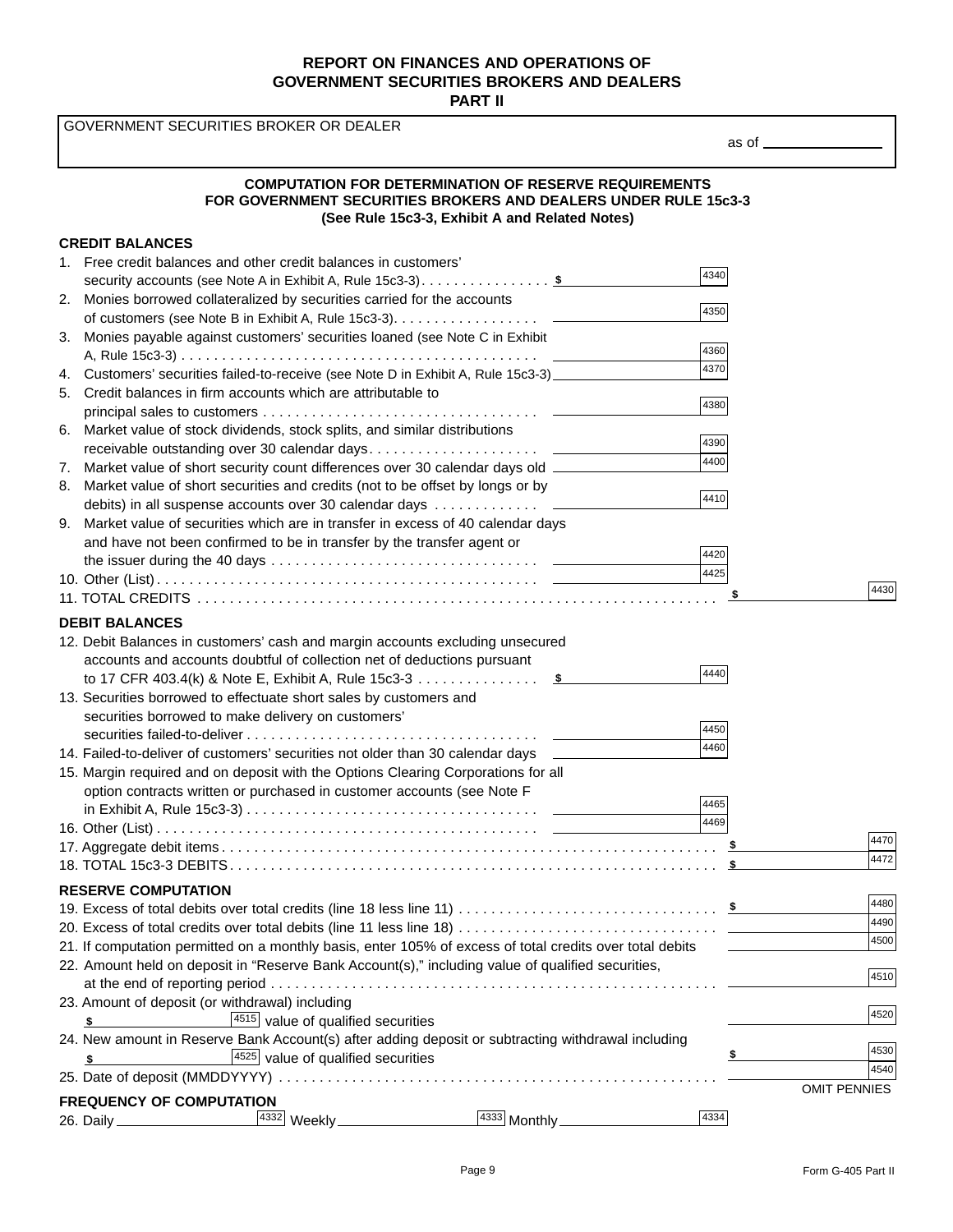GOVERNMENT SECURITIES BROKER OR DEALER

| <b>COMPUTATION FOR DETERMINATION OF RESERVE REQUIREMENTS</b><br>FOR GOVERNMENT SECURITIES BROKERS AND DEALERS UNDER RULE 15c3-3 (continued) |                     |              |
|---------------------------------------------------------------------------------------------------------------------------------------------|---------------------|--------------|
| <b>EXEMPTIVE PROVISIONS</b>                                                                                                                 |                     |              |
| 27. If an exemption from 17 CFR 240.15c3-3 (Rule 15c3-3) is claimed, identify below the                                                     |                     |              |
| section upon which such exemption is based (check one only):                                                                                |                     |              |
| A. (k)(2)(i)—"Special Account for the Exclusive Benefit of Customer" maintained                                                             |                     | 4560         |
| B. (k)(2)(ii)—All customer transactions cleared through another                                                                             |                     |              |
| broker or dealer on a fully disclosed basis. Name of clearing                                                                               | 4335                |              |
| $firm \_\_\_\_\_\$                                                                                                                          |                     | 4570         |
|                                                                                                                                             |                     | 4580         |
| Information for Possession or Control Requirements Under Rule 15c3-3                                                                        |                     |              |
| State the market valuation and the number of items of:                                                                                      |                     |              |
| 1. Customers' fully paid securities and excess margin securities not in the respondent's possession                                         |                     |              |
| or control as of the report date (for which instructions to reduce to possession or control had                                             |                     |              |
| been issued as of the report date) but for which the required action was not taken by                                                       |                     | 4586         |
| respondent within the time frames specified under 17 CFR 403.4 & Rule 15c3-3, Notes A and B                                                 | $\sim$              | 4587         |
|                                                                                                                                             |                     |              |
| 2. Customers' fully paid securities and excess margin securities for which instructions to reduce                                           |                     |              |
| to possession or control had not been issued as of the report date, excluding items arising                                                 |                     |              |
| from "temporary lags which result from normal business operations" as permitted under                                                       |                     |              |
|                                                                                                                                             | $\sim$ 5 $\sim$     | 4588<br>4589 |
|                                                                                                                                             | <b>OMIT PENNIES</b> |              |
| The system and procedures utilized in complying with the requirement to maintain physical<br>3.                                             |                     |              |
| possession or control of customers' fully paid and excess margin securities have been tested                                                |                     |              |
| and are functioning in a manner adequate to fulfill the requirements of 17 CFR 403.4 &                                                      |                     |              |
|                                                                                                                                             | 4584<br><b>No</b>   | 4585         |
| <b>NOTES</b>                                                                                                                                |                     |              |
| A-Do not include in item (1) above customers' fully paid and excess margin securities required by 17                                        |                     |              |
| CFR 403.4 & Rule 15c3-3 to be in possession or control but for which no action was required by                                              |                     |              |

- the respondent as of the report date or required action was taken by respondent within the time frames specified under 17 CFR 403.4 & Rule 15c3-3.
- B—State separately in response to items (1) and (2) above whether the securities reported in response thereto were subsequently reduced to possession or control by the respondent.
- C—Be sure to include in item (2) above only items not arising from "temporary lags which result from normal business operations" as permitted under 17 CFR 403.4 & Rule 15c3-3.
- D—Response to item (2) above must be via a report which is current as of the date selected for the government securities broker's or dealer's annual audit of financial statements, whether or not such date is the end of the calendar quarter. The response to item (2) should be filed within 60 calendar days after such date, rather than with the remainder of this report. This information maybe required on a more frequent basis by the Commission or the designated examining authority in accordance with 17 CFR 405.2 & Rule 17a-5(a)(2)(iv).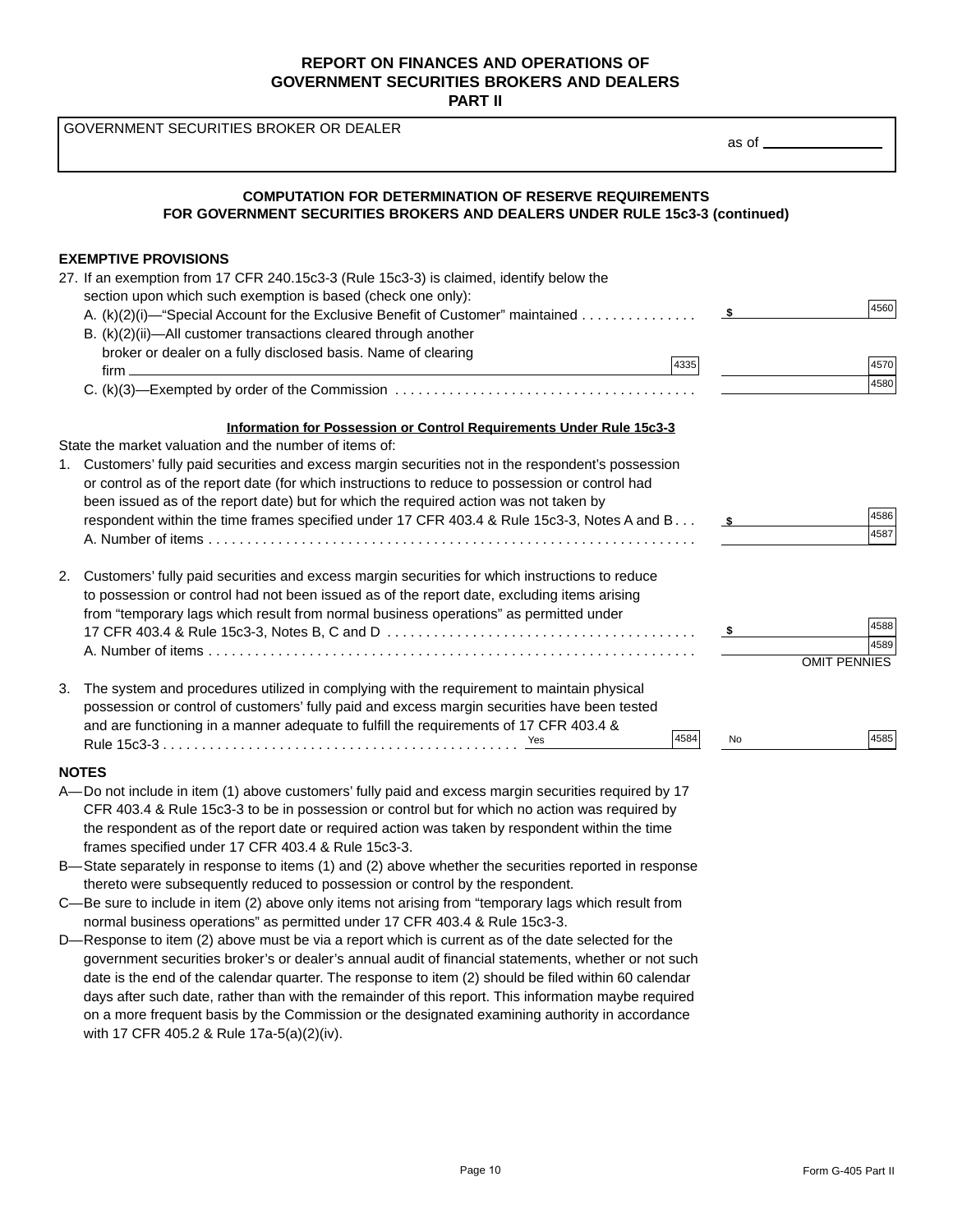GOVERNMENT SECURITIES BROKER OR DEALER

as of

## **Ownership Equity and Subordinated Liabilities maturing or proposed to be withdrawn within the next six months and accruals (as defined below) which have not been deducted in the computation of liquid capital.**

| Type of Proposed    |             |      |             |                       |       |               |      |             |      |
|---------------------|-------------|------|-------------|-----------------------|-------|---------------|------|-------------|------|
| Withdrawal or       |             |      |             | Amount to be With-    |       | (MMDDYYYY)    |      | Expect      |      |
| Accrual             | Name of     |      | Insider or  | drawn (cash amount    |       | Withdrawal or |      | to          |      |
| (See below for code | Lender or   |      | Outsider?   | and/or Liquid Capital |       | Maturity      |      | Renew       |      |
| to enter)           | Contributor |      | (In or Out) | Value of Securities)  |       | Date          |      | (yes or no) |      |
|                     |             |      |             |                       |       |               |      |             |      |
|                     | 4600        | 4601 | 4602        | \$                    | 4603  |               | 4604 |             | 4605 |
|                     | 4610        | 4611 | 4612        |                       | 4613  |               | 4614 |             | 4615 |
|                     |             |      |             |                       |       |               |      |             |      |
|                     | 4620        | 4621 | 4622        |                       | 4623  |               | 4624 |             | 4625 |
|                     |             |      |             |                       |       |               |      |             |      |
|                     | 4630        | 4631 | 4632        |                       | 4633  |               | 4634 |             | 4635 |
|                     | 4640        | 4641 | 4642        |                       | 4643  |               | 4644 |             | 4645 |
|                     |             |      |             |                       |       |               |      |             |      |
|                     | 4650        | 4651 | 4652        |                       | 4653  |               | 4654 |             | 4655 |
|                     | 4660        | 4661 | 4662        |                       | 4663  |               | 4664 |             | 4665 |
|                     |             |      |             |                       |       |               |      |             |      |
|                     | 4670        | 4671 | 4672        |                       | 4673  |               | 4674 |             | 4675 |
|                     |             |      |             |                       |       |               |      |             |      |
|                     | 4680        | 4681 | 4682        |                       | 4683  |               | 4684 |             | 4685 |
|                     | 4690        | 4691 | 4692        |                       | 4693  |               | 4694 |             | 4695 |
|                     |             |      |             |                       |       |               |      |             |      |
|                     |             |      | Total       | \$                    | 4699* |               |      |             |      |
|                     |             |      |             | <b>OMIT PENNIES</b>   |       |               |      |             |      |

\* To agree with the total on Recap (Item No. 4880)

Instructions: Detail listing must include the total of items maturing during the six month period following the report date, regardless of whether or not the capital contribution is expected to be renewed. The schedule must also include proposed capital withdrawals scheduled within the six month period following the report date including the proposed redemption of stock and payments of liabilities secured by fixed assets (which are considered allowable assets in the capital computation pursuant to Rule  $15c3-1(c)(2)(iv)$ , which could be required by the lender on demand or in less than six months.

| WITHDRAWAL CODE: | <b>DESCRIPTION</b>             |
|------------------|--------------------------------|
| $-1$             | <b>Equity Capital</b>          |
| $-2$             | Subordinated Liabilities       |
| $-3$ .           | Accruals                       |
| -4               | $15c3-1(c)(2)(iv)$ Liabilities |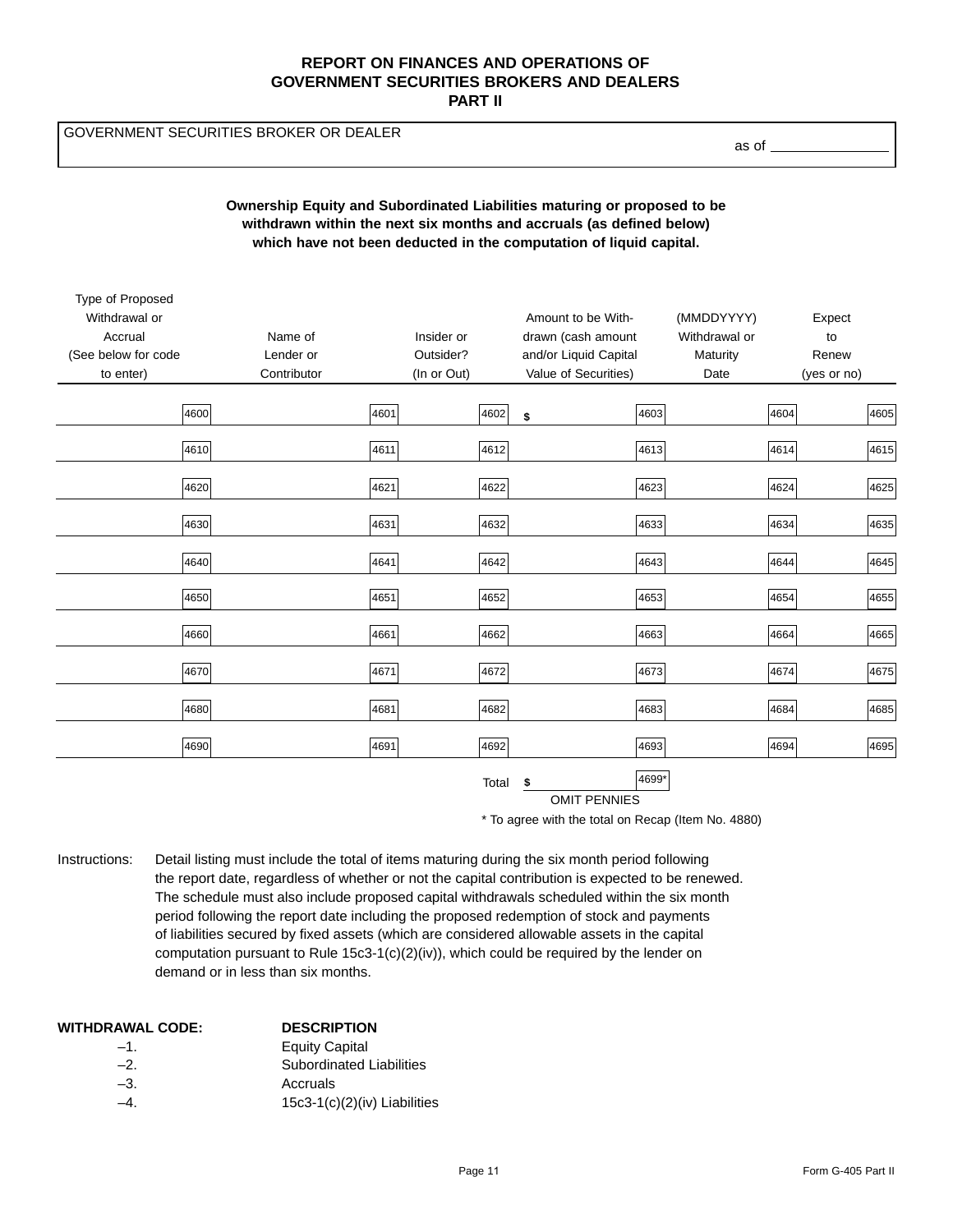GOVERNMENT SECURITIES BROKER OR DEALER

For the period (MMDDYYYY) from \_\_\_\_\_\_\_\_\_\_\_\_\_\_\_\_\_\_\_\_\_\_\_\_\_ to \_

## **CAPITAL WITHDRAWALS** RECAP

**Ownership Equity and Subordinated Liabilities maturing or proposed to be withdrawn within the next six months and accruals which have not been deducted in the computation of liquid capital.**

### 1. **Equity Capital**

| A. Partnership Capital:                    |                                                                            |      |
|--------------------------------------------|----------------------------------------------------------------------------|------|
|                                            |                                                                            | 4700 |
|                                            |                                                                            | 4710 |
|                                            |                                                                            | 4720 |
|                                            |                                                                            | 4730 |
|                                            |                                                                            | 4735 |
| B. Corporation Capital:                    |                                                                            |      |
|                                            |                                                                            | 4740 |
|                                            |                                                                            | 4750 |
|                                            |                                                                            | 4760 |
|                                            |                                                                            | 4770 |
| 2.<br><b>Subordinated Liabilities</b>      |                                                                            |      |
|                                            |                                                                            | 4780 |
|                                            |                                                                            | 4790 |
|                                            |                                                                            | 4800 |
|                                            |                                                                            | 4810 |
| 3.<br><b>Other Anticipated Withdrawals</b> |                                                                            |      |
|                                            |                                                                            | 4820 |
|                                            | B. Voluntary Contributions to Pension or Profit Sharing Plans ____________ | 4860 |
|                                            |                                                                            | 4870 |
|                                            |                                                                            |      |
| 4.<br><b>Description of Other</b>          |                                                                            |      |

4880

## **STATEMENT OF CHANGES IN OWNERSHIP EQUITY (SOLE PROPRIETORSHIP, PARTNERSHIP OR CORPORATION)**

| 4240 |  |
|------|--|
| 4250 |  |
| 4260 |  |
| 4270 |  |
| 4290 |  |
|      |  |

#### **STATEMENT OF CHANGES IN LIABILITIES SUBORDINATED TO CLAIMS OF GENERAL CREDITORS**

|  | 14300        |  |
|--|--------------|--|
|  | 4310         |  |
|  | 4320         |  |
|  | 4330         |  |
|  | OMIT PENNIES |  |